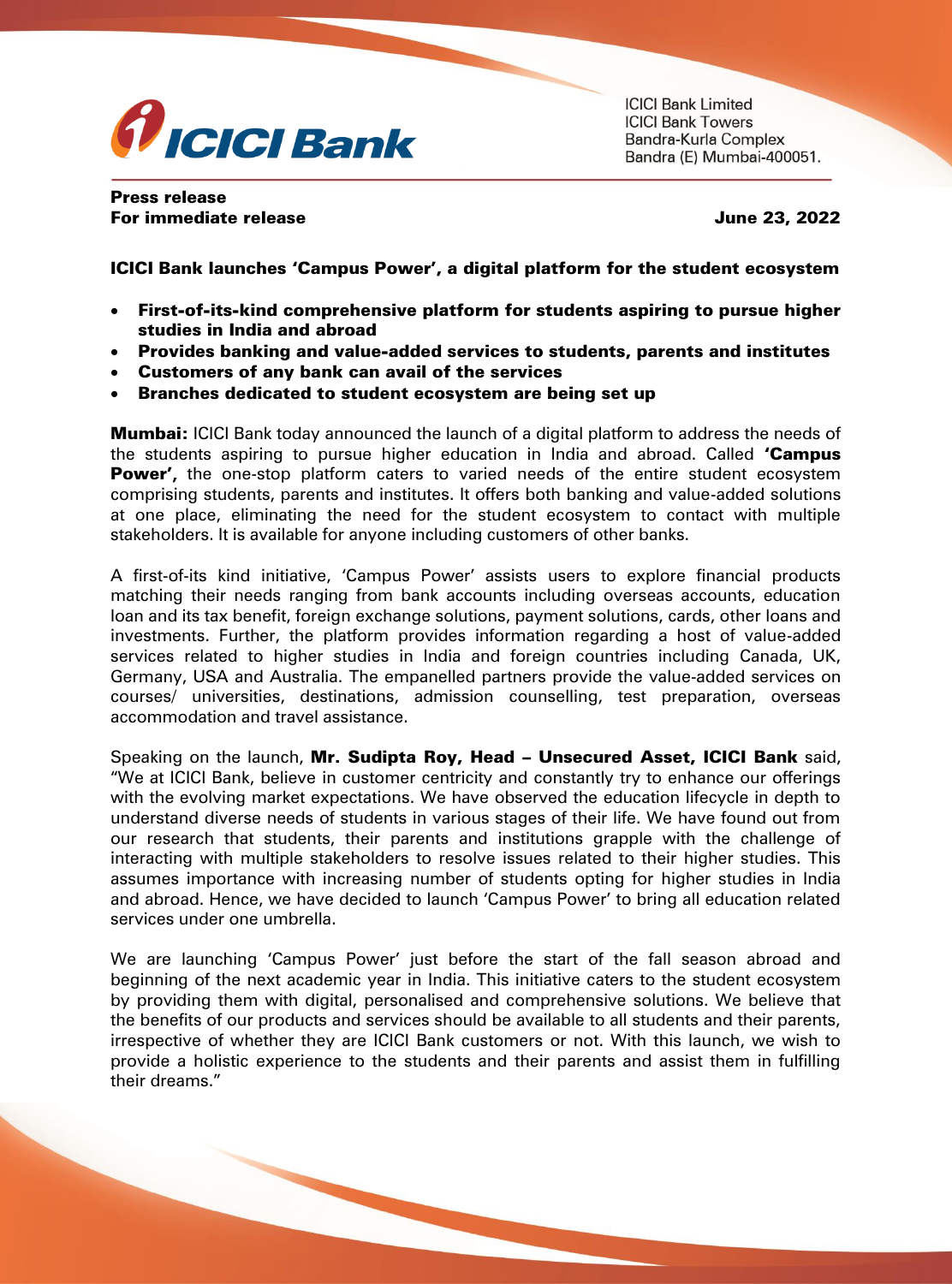

**ICICI Bank Limited ICICI Bank Towers** Bandra-Kurla Complex Bandra (E) Mumbai-400051.

In order to complement the digital efforts, ICICI Bank is setting up branches dedicated to the student ecosystem. The first branch has been set up at IIT Kanpur and seven more will be added in the campus of top premier institutes across the country. These full-service branches house multi-functional teams with rich expertise to cater to the entire student ecosystem efficiently.

## The 'Campus Power' offers a host of banking as well as value-added features to students, parents and institutes:

- It offers 360 degree curated solutions to **students** who are aspiring to go for higher studies in India and abroad. The services include funding education, assistance on finding out the course and the university, helping students to prepare themselves for tests, offering debit/credit cards and creating overseas student account.
- To support the child's education journey, 'Campus Power' offers **parents** with education loans and remittance services. Moreover, it has other solutions for them in terms of savings account, investment products, travel and health insurance.
- It provides **institutes** and international schools with various products and services under one umbrella to facilitate all the financial needs including funding, payments, collections, investments and insurance.

'Campus Power' also provides value-added services for which the Bank has collaborated with reputed companies. These partners include IDP Education (for admission counselling, information on universities and online test prep), the British Council (for IELTS preparation and English language improvement courses), Casita (for accommodation solutions) and EaseMyTrip (for travel booking). All these services are available on 'Campus Power' itself.

To experience 'Campus Power' and explore different offerings, please visit: [https://www.icicibank.com/campus-power](https://secure-web.cisco.com/15fLp4UJJLItHnRw51IuoURB6WEZJYr4S0T4uh_4EnOfizKbp0yJGjCUnija0qiU5dJPYz2ulqkUS5t1AQbZdImYdqv0utS8TUlVWCNka_8NX0efsTAJuW9qFPwpnY3yqnQwJpIyFqJbjEMf8VE92V1V3eN5EPw6rWuDq1esGgawxxIweFot92oNteHgn6DC48D93QsF5eNAJisG3ItKfVS1pFjk44UXRvS0dc-rSRG8BNy2hoHZCfPdBQzCjezGRg-gWUpoFcf5QiZhjfHogyNnHMEQu8OYzQu7vpxWWw39G7wJzeE2IafL487X2WU12/https%3A%2F%2Fwww.icicibank.com%2Fcampus-power)

For news and updates, visit [www.icicibank.com](http://secure-web.cisco.com/1CsOwnmSkmH3RZlVA7DuHqQpB0ZADJSPy_p66o3vb70ENsQ8013vAQVvmpelZeN4MBHdfmlkySC9A-xQ2EDAIbvWdFycVXzNb6KdjTpus-PZjG7bgWtTCO-58HTZ25fGOArOEmEOqFYYu-Jr9fSkL8BS_PvomTEsKueRxsO5S2YmGxXkOywNz07KazR3ipm-5ofmL2m-NYFNXcT6fLGnRmTs8o3B1wiSQCiWVxzA2Hw7YoG0zNrlDN5mdy3f3Bt8YFk1S1uu1ZA1i700AQOHsTGFh6oMs6RaEjIir13sBgungUn-jxwGG6oTWss2UQipm/http%3A%2F%2Fwww.icicibank.com) and follow us on Twitter at [www.twitter.com/ICICIBank](http://secure-web.cisco.com/14ShmVkeL3BxcTU3gO9ucLnRemEjkKMxvwkQ4iNbQt8wYd7xLJWnX30NP7J-BpHPXruKcrZArENezG3Zhrb6Tx6VQ-nkVTC9PWy37auaM4b5E2XpGY4D9IEkl-plsRhgIAq_1pSZ2O6C-7Q1_jTOBN5eV75q99dyMOHCWwnFh0Xw928tHC0seGYQbaqA05ks_hmHVtCj3yX62V8xM3akbeDlcORG9ugi-neYva7MElwgVZrWO91dhdEJXZbGg246ju2rpZ7bQ7UDqWs4K0xPP9WYZJZ2AYw8tNu6p-SbRgGf98IfOeDIPpI_Ge78t8Sgm/http%3A%2F%2Fwww.twitter.com%2FICICIBank)

For media queries, write to: [corporate.communications@icicibank.com](mailto:corporate.communications@icicibank.com)

About ICICI Bank: ICICI Bank Ltd (BSE: ICICIBANK, NSE: ICICIBANK and NYSE:IBN) is a leading private sector bank in India. The Bank's total assets stood at ₹ 14,11,298 crore at March 31, 2022.

Certain statements in this release relating to a future period of time (including inter alia concerning our future business plans or growth prospect s) are forward - looking statements intended to qualify for the 'safe harbor' under applicable securities laws including the US Private Securities Litigation Reform Act of 1995. Such forward looking statements involve a number of risks and uncertainties that could cause actual results to differ materially from those in such forward - looking statements. These risks and uncertainties include, but are not limited to statutory and regulatory changes, international economic and business conditions; political or economic instability in the jurisdictions where we have operations, increase in non - performing loans, unanticipated changes in interest rates, foreign exchange rates, equity prices or other rates or prices, our growth and expansion in business,